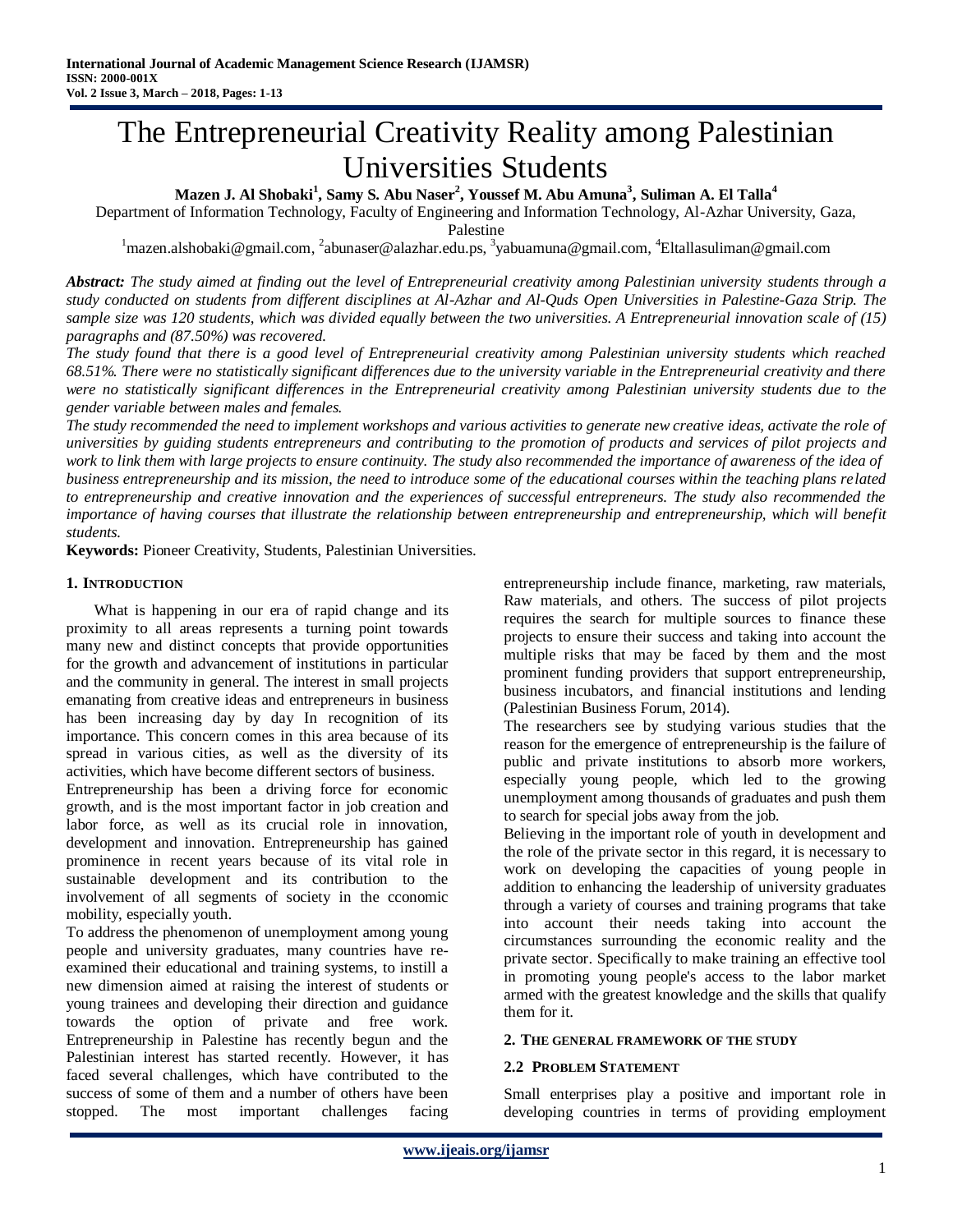opportunities for the social groups in general and for the entrepreneurs in particular, which contributes to increasing the income and partially self-sufficiency of some goods and services needed by the society. To promote self-employment and knowledge dissemination, as well as to identify them with rapid response to variables and low risk amd some countries directed toward the development of small enterprises through an integrated strategy to combat poverty, unemployment and increasing productivity as the preparation of small enterprises constitute a vital area of entrepreneurship and the exploitation of local resources and initial re-distribution of income (Al-Sourani, 2005).

The economy in the Gaza Strip continues to suffer from the siege imposed by Israel on the Gaza Strip, in addition to the repeated Israeli military attacks and wars on the Gaza Strip, which have deepened the economic crisis as a result of the enormous damage to infrastructure, sectors and economic activities. As a result of the continued siege and the closure of commercial crossings by the occupation authorities, economic problems have deepened. Despite the siege, wars, obstacles and great crises it is facing, it is still alive and hopeful for a better future. To achieve this, we must lift the total siege on the Gaza Strip

# **2.3 RESEARCH QUESTIONS**

**Q1-**: What is the level of Entrepreneurial creativity among university students under study?

**Q2-**: Are there any statistically significant differences in the opinions of the sample members on the level of student creativity due to the university variable?

**Q3-**: Are there statistically significant differences in the opinion of the sample members on the level of leadership creativity of students attributed to sex?

# **2.4 RESEARCH OBJECTIVES**

The study aims to highlight the following objectives:

- 1. Identify the level of Entrepreneurial creativity among Palestinian university students.
- 2. Identify the differences in the level of Entrepreneurial creativity among Palestinian university students in the Gaza Strip according to the university variable.
- 3. Identify the differences in the level of Entrepreneurial creativity among Palestinian university students in the Gaza Strip according to the gender variable.
- 4. Outcome and recommendations contribute to the development of Entrepreneurial creativity among Palestinian university students.

## **2.5 RESEARCH IMPORTANCE**

- 1. To enrich the Arab academic arena with new research studies and partnerships in the fields of administrative development.
- 2. To emphasize the dissemination of Entrepreneurial creativity and follow-up of its applications in Palestinian universities.

3. Identify the challenges and obstacles facing the Entrepreneurial creativity culture in the Palestinian universities in the Gaza Strip.

#### **2.6 RESEARCH HYPOTHESIS**

**Ho 1**: There is a statistically significant relationship between Entrepreneurial creativity and scientific level

**Ho 2**: There are statistically significant differences in the opinion of the sample members on the level of creativity leading to students attributed to the university variable

**Ho 3**: There are differences of statistical significance in the opinions of the sample members on the level of creativity leading to students attributed to gender

## **2.7 RESEARCH LIMITS AND SCOPE**

- 1. **Subject Limit (Academic):** The study was limited in its objective to study the reality of Entrepreneurial creativity among students of Palestinian universities.
- 2. **Human Limit**: The study was conducted on the responses of students in the universities in question.
- 3. **Spatial Limit**: The study was conducted in the State of Palestine, and was limited to two universities in the Gaza governorates (Al-Azhar University, Al-Quds Open University).
- 4. **The temporal limit:** The study was conducted and the collection of preliminary data and statistical analysis of the period (2018) and therefore represent the reality at this time.

## **3 LITERATURE REVIEW**

 The study of (Al Shobaki et al., 2018) aimed to identify the level of promotion of entrepreneurship in the technical colleges in Palestine. The analytical descriptive method was used in the study. A questionnaire of 41 items was randomly distributed to the technical colleges in the Gaza Strip. The random sample consisted of (275) employees from the mentioned colleges, and the response rate were (74.5%). The results of the study showed that the technical colleges achieved a high level of promotion of entrepreneurship with a relative weight of 73.45%. The results of the study showed that there is a high level of promotion of entrepreneurship (risk, preparedness, proactive competition, innovation orientation) in the technical colleges in Gaza Strip. The field of competition came in first place with a relative weight of 76.65%. In the second place came the field (the trend towards innovation) and relative weight (74.96%). In the third place came the field of pre-emptive preparedness with a relative weight of 74.07%. In the fourth and last place came the field of risk and a relative weight of 68.39%. The results confirmed that there are statistically significant differences in the promotion of entrepreneurship in the technical colleges in Gaza Strip due to the college variable in favor of UCAS. The results confirmed that there is no statistically significant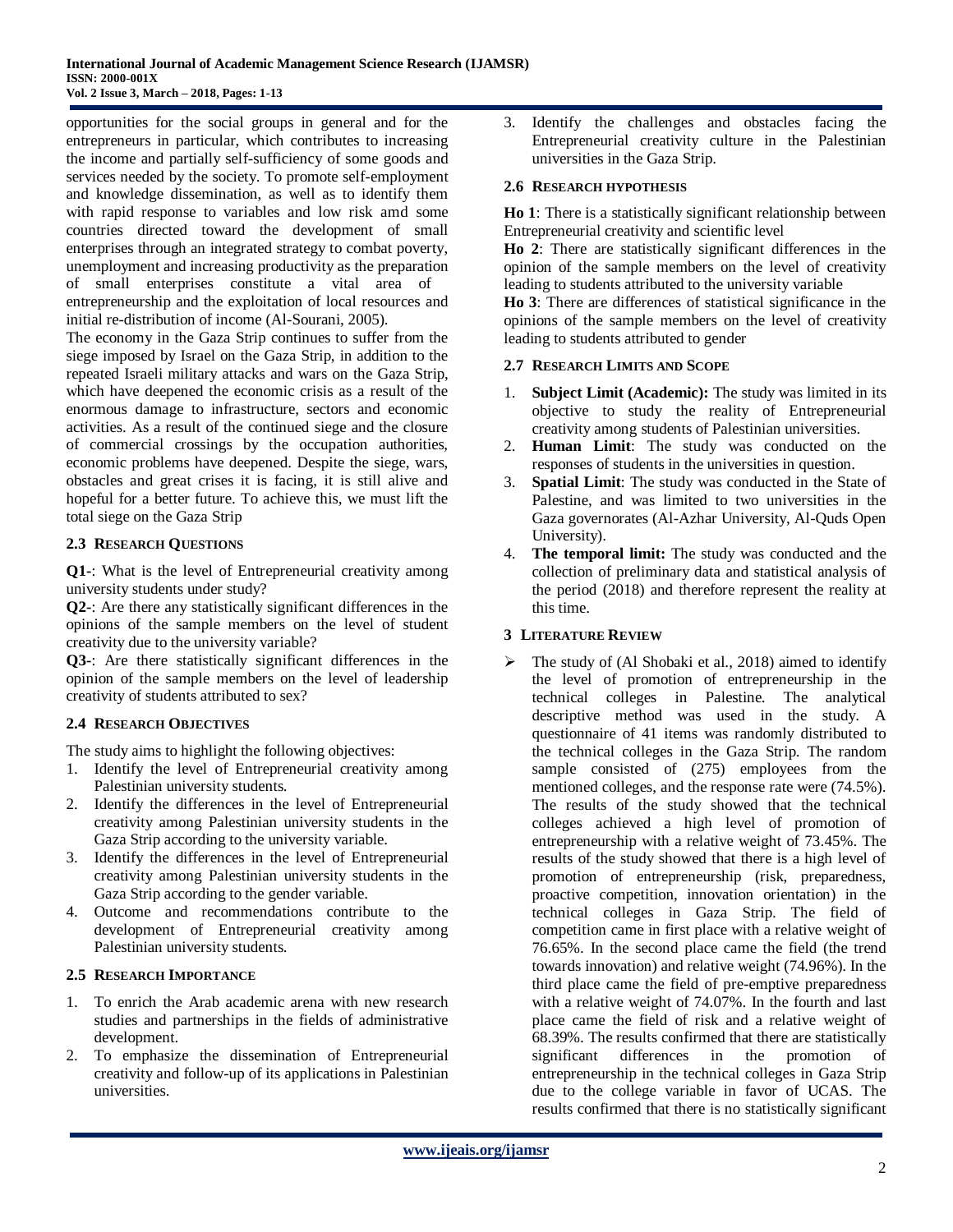relationship in the promotion of entrepreneurship in technical colleges in Gaza Strip due to the variable level of employment. The researchers suggest a set of recommendations, the most important of which is to draw the attention of the technical colleges to the importance of promoting entrepreneurship, because of their role in reducing the problem of unemployment, the importance of linking technical education and promoting entrepreneurship to the Palestinian society in general and Gaza Strip in particular. The importance of urging decision-makers in technical colleges to promote interest in leadership and to put their own courses in all technical education programs in these colleges, as well as enhancing the technical, technological and technical capabilities of technical education and keeping pace with the latest international standards by providing the necessary material resources. There is a need to urge researchers to conduct further studies of the future which deal with the same variables of the current study in the field of entrepreneurship and applied to other sectors.

 $\triangleright$  The study (El Talla et al., 2017), which aimed to identify the creative environment and its relationship to the graceful management of the technical colleges operating in the Gaza Strip. The analytical descriptive method was used through a randomly distributed questionnaire consisting of (289) of the technical staff in Gaza Strip (1168) with a response rate (79.2%) of the study sample. The results showed a high degree of approval for the dimensions of the creative environment and relative weight (75.19%), as shown by the existence of a high level of areas of the creative environment, where the ranking and relative weight as follows: Fluency: (76.86%), sensation of problems: (74.89%), flexibility: (74.59%), authenticity: (74.41%), the results showed that the technical colleges achieved a high level of agile management with the total relative weight (76.69%), and the existence of a high level of agile management, where the order and their relative weight as follows: Reduce waste: (79.56%), respond to customer requirements: (79.14%), cut costs: (75.68%), Maximizing competitiveness and profitability: (74.59%), improved service: (74.52%), the results also showed a statistically significant relationship between the dimensions of the creative environment and the agile management of the technical colleges in the Gaza Strip. The researchers suggested a set of recommendations, the most important of which is the need to enhance the dimensions of the creative environment by working to improve the faculties of fluency, flexibility, originality, sensitivity to problems, and the importance of increasing attention to the dimensions of achieving the agile management because of their role in the development of technical education departments and sustainability, and urged decision makers to develop mechanisms and applications of agile management in terms of reducing

waste, reduce costs, improve service, respond to customer requirements, and maximize competitiveness and profitability, commensurate with the capabilities of these colleges.

- $\triangleright$  A study (Abu Nasser et al., 2017) aimed at identifying the technical education and its role in promoting entrepreneurship in the Gaza Strip. The descriptive analytical method was used in the study. (41) random sample was distributed randomly to the employees of technical colleges in the Gaza Strip subject to research (275) employees from the above mentioned colleges, have had a response rate (74.5%). The results showed a high degree of approval for the dimensions of technical education and relative weight (76.07%), where the ranking and relative weight was as follows: Technical education institutions: (79.51%), technical Education Graduates: (75.75%) labor market and community: (72.96%). The results of the study showed that the technical colleges achieved a high level of promotion of entrepreneurship with a relative weight of 73.45%. Where the ranking and relative weight were as follows: (76.65%), iInnovation orientation: (74.96%), preparedness for Procrastination: (74.07%), Risk: (68.39%). The results also confirmed a statistically significant relationship between the dimensions of technical education and the promotion of entrepreneurship in technical colleges in the Gaza Strip. The results also confirmed a statistically significant impact of technical education on the promotion of entrepreneurship in the technical colleges in the Gaza Strip. The researchers suggest a set of recommendations, the most important of which are: the need to go towards technical education because of its role in promoting entrepreneurship, the importance of linking technical education and promoting entrepreneurship to the Palestinian society in general and the Gaza Strip in particular, the need to pay attention to technical education in line with the National Strategic Plan for Higher Education by moving towards technical education. And the importance of urging decisionmakers in technical colleges to promote interest in leadership and to put their own courses in all technical education programs in these colleges. The researchers urged further studies of the same variables as the current study of entrepreneurship and their application to other sectors.
- $\triangleright$  A study of (Barhoum, 2015) aims to identify the effectiveness of business incubators as a tool to solve the problem of unemployment among young people, especially business entrepreneurs, by transforming their creative ideas into successful income-generating projects that help them improve their economic and social status and provide them with the necessary skills and expertise to reach them. To the domestic and international labor market, the descriptive analytical approach to study and questionnaire was adopted as a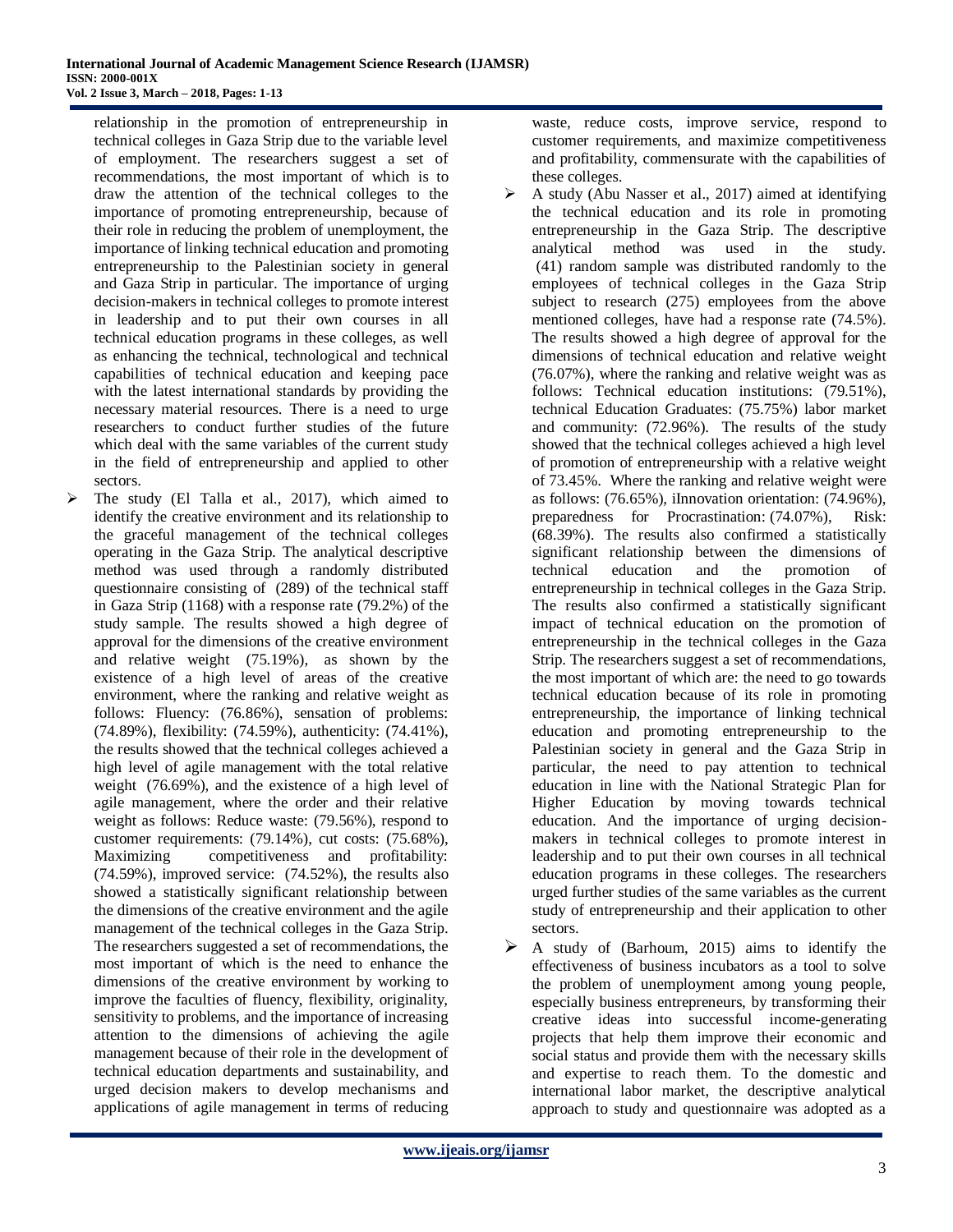main tool for gathering information. The study community may be from incubated projects, which have completed their incubation period in the 90 business incubators. 79 questionnaires were recovered by 87.8%. The main findings of the study were that the level of service delivery provided by the business and technology incubator was somewhat moderate while the level of the post-graduation level dropped. And that investment in the information technology sector is the most appropriate in the Palestinian situation and the accompanying siege and closure, because it depends heavily on the provision of qualified manpower professionally regardless of geographical location. And that the percentage of success of projects is increasing by increasing the proportion of services provided to them by the business incubator, which leads to increased employment opportunities. There is a statistically significant relationship at the level of 0.05, between the percentage of service factors provided and the chances of success of the project to create jobs. And that the majority of the target group prefers to own the business incubators for the joint sectors by 44.3% and 40.5% prefer to own the business incubator for the private sector. One of the most important recommendations of the study was the need to expand the provision of services by the business incubators of the incubated projects, because of the need for the project as the main reasons that lead to its success, and the need to instill in the minds of entrepreneurs incubated during the incubation period the importance of integration and enter into partnerships among them, For the integration of expertise, money and effort. And the need to coordinate between the work of the incubator and the private sector so that the incubator is a partner in the development process and not a competitor, and to work to allocate support by the government for business incubators and facilitate lending programs and financing for new projects.

 $\triangleright$  A study of (Mekdad and Dahliz, 2013), which aims to shed light on the leadership tendencies of the undergraduate students in the Gaza Strip and determine the characteristics of their pilot and study the relationship between these characteristics and the tendency of the students toward the behavior of the pioneer way using methods of simultaneous analysis of the relationship between several variables. The study population may be students who study at the last level of the bachelor's degree in the faculties of engineering, commerce and information technology in various disciplines in these faculties at the Islamic University. The researchers chose the random sample as a method of sampling. The sample included 451 questionable samples with an average of 82%. The students were classified as leading students and students without a leading orientation. The results of the study showed that 24.1% of the students have leadership tendencies and

wish to establish their own work after graduation. There are six leading characteristics. Among the six characteristics, there are two characteristics that have a clear influence on students' attitudes towards leadership. And a sense of ability to control and guide things.

 $\triangleright$  A study of (Al-Nimroti and Siam, 2012) study aimed at highlighting the importance of the role that small and medium-sized enterprises can play in achieving development and reducing the unemployment rate among graduates in the Palestinian territories and through their ability to create jobs for a large number of hands As well as the creation of entrances for them and the owners of these projects, which contributes to raising the standard of living for many groups of members of society, which contributes to raising the standard of living of many segments of society. The two researchers used the deductive approach and its statistical analysis tools, based on a logical analysis of indicators of expansion in small projects and their impact on unemployment and the local income of each individual in the Palestinian territories. The researchers concluded that some of the most important results of the study are: Micro, small and medium enterprises are one of the solutions to the unemployment of graduates resulting from privatization if part of their revenues are used to enable the employment that is abandoned from entering this sector as owner and project manager and producer at the time. And that more micro, small and medium-sized enterprises in the less developed sectors means more balanced growth. In this case, the forward and backward linkages with the pioneer sector should be capitalized through the establishment of complementary projects. The researchers reached a number of recommendations, the most important of which was the need to develop strategies and long-term plans at the national level aimed at developing these projects in the Palestinian territories in order to achieve integration and achieve coherence between these projects and major projects. And the need to create a kind of interconnection and communication between organizations and bodies responsible for the development of small and medium enterprises in the Arab countries with the aim of developing methods of work to achieve the best economic return and exchange of experiences in this area. And the importance of working to liberate the Palestinian economy from its dependence on the Israeli economy.

## **4 THE THEORETICAL FRAMEWORK OF THE STUDY**

## **The emergence and evolution of the concept of entrepreneurship**

Entrepreneurial is an old phenomenon, modern and renewable, with its meanings and symbols, which are used to denote creators and innovators in various fields. The origin of leadership is the theory of oligopoly theory where the leader could only calculate the quantities and prices of the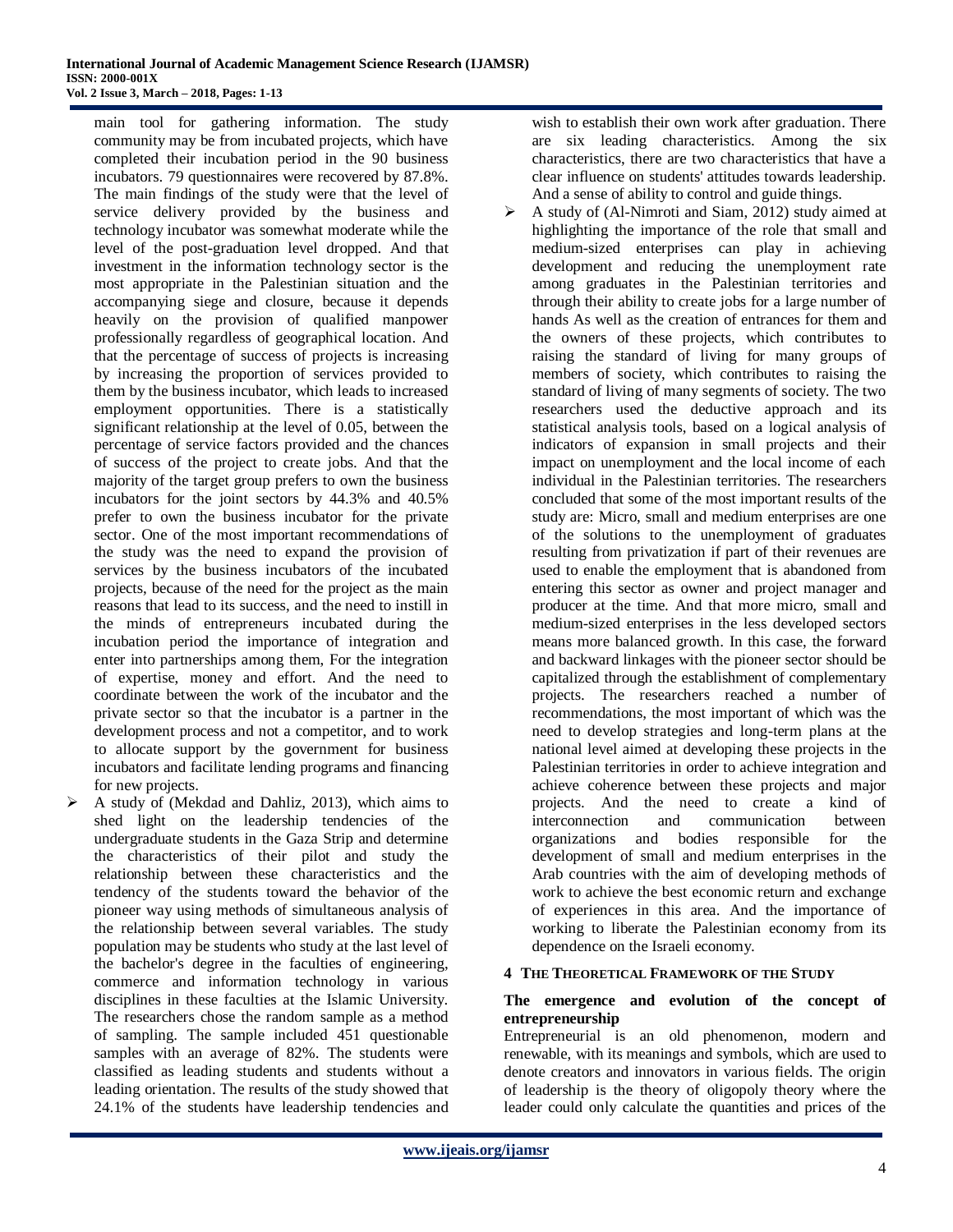goods that he would produce and make an appropriate decision. Karl Marx regarded the entrepreneural as an agent of economic, technical change and an influential actor in society (Karl Marx et al, 1998). The entrepreneurial concept of economist Joseph Schumpeter and some Austrian economists is the same as Schumpeter, the entrepreneur, who is the man with the management and the ability to turn a new idea or invention into another successful innovation that is primarily entrepreneurial in risk when the idea is put into practice.

The modern approach to entrepreneurship began in the early  $21<sup>st</sup>$  century, with everyone turning to entrepreneurial activity as an inevitable means of changing the concepts of competition and advantages and intensifying competition that led to a shift from comparative advantages to competitive advantages. This posed challenges for entrepreneurs and product marketing for development as resources shrank. And the need to provide traditional products and services in order to receive the acceptance and approval of the consumer and the beneficiary of the service, to recruit and support entrepreneurs to set up their own projects to provide employment opportunities for them and others by offering innovative products in areas where they are good at creating and developing (Al-Mabrik, 2009).

The researchers believe that entrepreneurship introduces its concept among the meanings of profit, change, creativity, innovation and the formation of one of the elements of production, in addition to its inclusion of all elements of the productive and development process that ensure the sustainability and continuity of the enterprises in the provision of their activities through continuous and continuous support from the relevant agencies and centers to ensure their contribution to support the economy and reducing unemployment.

## **The concept of entrepreneurship**

Richard Kentlon's early 18th century leadership concept was used to denote risky and adventurous economic activities whose owners hoped to achieve wealth by managing the least resources to establish a new European Commission. While others stressed that the concept of leadership was known in the sixties and seventies of the twentieth century, but the 1980s and 1990s widely spread to this concept, which combines the profit-taking of the various business processes on the one hand and the idea of progress at different levels, on the other hand through the creation of new and modern methods in Work (Mubarak, 2009)

Entrepreneurship seeks to meet the needs and satisfaction of the beneficiaries of the service or product through a variety of activities. These are "activities based on interest, opportunity, and satisfaction of needs and desires through creativity and establishment of enterprises" (Burch, 1998). Entrepreneurship is the process of creating an innovative economic organization for profit or growth under conditions of risk and uncertainty (Dolling, 1995). Entrepreneurship is a challenge to the entrepreneurial ability to lead change under

uncertain conditions as it is a dynamic process that requires the entrepreneur to have the skills and capabilities to lead organizations and guide them to serve their interests by using innovative ideas, calculated risk and bold capital to exploit opportunities and avoid threats, an environment of risk, challenges and competition (Sood and arora.2007).

## **Elements and axes of entrepreneurship**

Entrepreneurship is a deliberate process, as it seeks to manage and develop business and projects in innovative and non-traditional ways, based on innovative ideas, visions and perceptions that make profit and give organizations competitive advantages (Roddic, 2007). Entrepreneurship contributes to the advancement of science and economic development in societies. Of the world's mega-projects and companies have been created by entrepreneurs who have been able to discover and initiate the mega-projects. Many countries have directed their policies and legislation to promote and encourage entrepreneurship as an important means of practical renaissance and economic and social development. In this sense, a combination of interacting elements is needed to produce entrepreneurial entrepreneurship. Figure 1 shows that entrepreneurship is a combination Of the interaction of the following elements:



Figure (1): illustrates the elements of Entrepreneurship **Source**: Al-Ani, Mezher Shaaban et al (2010). Small Projects Management: Pioneer Technology Perspective, Dar Safa Publishing & Distribution, Amman, Jordan.

The researchers believe that every successful entrepreneur seeks to connect entrepreneurial elements with each other to get out of his entrepreneurial project. He adds some features not only to himself but to the surrounding community as well as improving his current financial position and selfemployment as he provides more job opportunities that satisfy and fit the workforce, This leads to the development of more industries and the promotion of local manufacturing in the form of final products, whether for domestic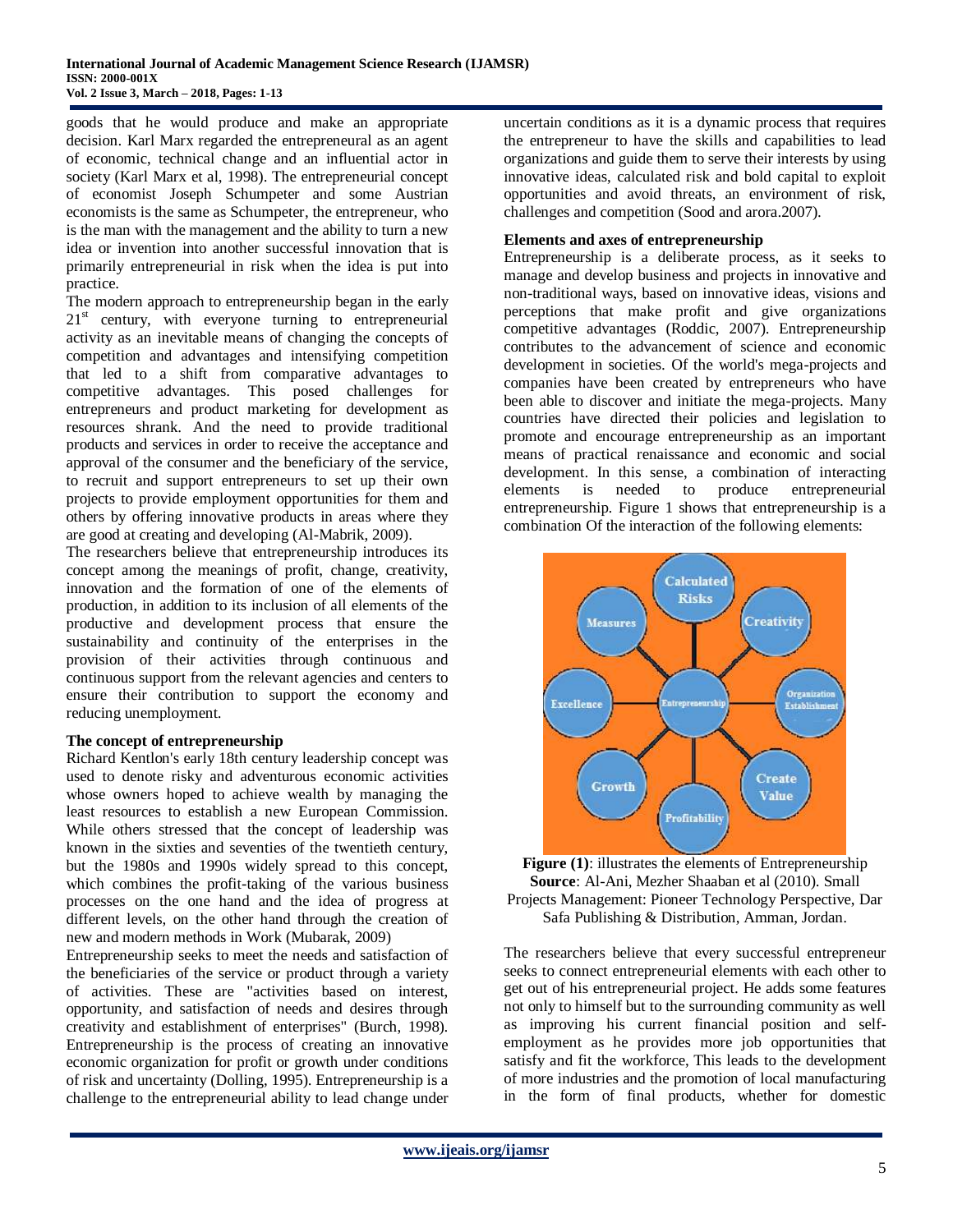consumption or export, leading to increased income and growth.

Entrepreneurship was influenced in its beginnings by the related sciences such as economics, psychology, marketing, strategic management, sociology, history and man, which led to different interpretations and multiple theories, and disagreement on a specific concept, but often coincided with the concepts of creativity and innovation.

It is clear from the previous definitions and from Al-Mabrik (2009) that entrepreneurship involves:

- 1. Know the available and sufficient practical opportunity.
- 2. Formation, creation and expansion of profit-oriented economic organizations in the light of time, effort and money.
- 3. Mix creative, creative, risk-taking and hard work elements.
- 4. Appropriate and rational use of available resources.

## **The importance of entrepreneurship:**

Entrepreneurship is one of the important fields in the economies of the advanced industrial countries and of the promising fields in the developing countries. The pilot projects contribute effectively to the development of comprehensive economic development and constitute the nucleus of small, medium and large enterprises. The pilot project provides sufficient income for the entrepreneur and his family, In the creation of new jobs and reducing the unemployment rate in society, as well as the emergence of new patterns of goods and services M in the opening and growth of new markets will help reduce the gap between the economies of the countries (Al-Najjar and Al-Ali, 2010).

In the opinion of the researchers, unlike the economies of the advanced industrial countries, and the extent to which the pilot projects play an active role in the development of economic development in Palestine, entrepreneurship in Palestine is subject to obstacles and impediments to the rapid development and development of entrepreneurship, most of which are the policies, procedures and measures of the Israeli occupation., a self-contained economy, because of its dependence on the occupation economy.

The Global Entrepreneurship Observatory (GEM) classifies entrepreneurship into two types:

- **The pioneers of necessity**: the people who do not find jobs in the market, they start to start private businesses such as trade or craft in order to earn income from it, and the leadership of necessity is often not dependent on creativity and innovation and rely on primitive technologies and low-cost.
- Pioneers are those who capture opportunities in the market to provide a new service or produce a new commodity to increase their income through the establishment of their own businesses. This type of entrepreneurship is characterized by innovation, creativity and the use of modern technologies.

## **Characteristics of Entrepreneurs:**

The pioneers are distinguished from others with characteristics that enable them to achieve the profits and the continuous growth of their projects through their continuous aspirations for progress and success and their characteristics (Al-Amiri and Al-Ghalebi, 2008):

- 1. Independence and self-control.
- 2. Perseverance, diligence and hard work.
- 3. Feeling the need for self-fulfillment through their achievements.
- 4. Achieving challenging goals and leveraging feedback for their outstanding performance.
- 5. Take risks, and accept ambiguities.
- 6. High self confidence and a great card feeling to compete and get ready to take difficult positions.
- 7. Flexibility in thinking and acting, and not fearing failure.

There are many other qualities that have been mentioned in many studies. For example, Hamed and Ershid (2007) have added characteristics such as attention to opportunities and acquisition, as well as the search for information needed to work towards goal attainment, effectiveness, structured planning, and problem solving By turning the problem into opportunity and learning from mistakes and experiences.

### **Entrepreneurship in Palestine**

The Global Leadership Observatory (GEM) considers the leading perceptions of society as an important and influential factor in entrepreneurial activity. These perceptions reflect the prevailing cultural pattern in society from the point of view of the adult population represented by the Global Leadership Observatory:

- Have good opportunities to start pilot projects in the coming period.
- Possess the knowledge and skills required.
- Consider people starting a project as a good career choice.
- Give high status to successful entrepreneurs.
- Media coverage of successful stories.
- Do not start pilot projects because of fear of failure.

Masri (2010) refers to the diversity of the contents of education for leadership and the areas that permeate it, which can also include the aggregation of the dimensions and contents of the educational system, including relevant inputs, processes and practices. Leadership education includes inputs such as legislation, finance and government, as well as its focus on curriculum and preparation Teachers and the role of partners in the public and private sectors. Where Entrepreneurial education is influenced by two sets of different factors:

 The first group is the individual factors that affect the individual in his life and are reflected in his Entrepreneurial competencies through three main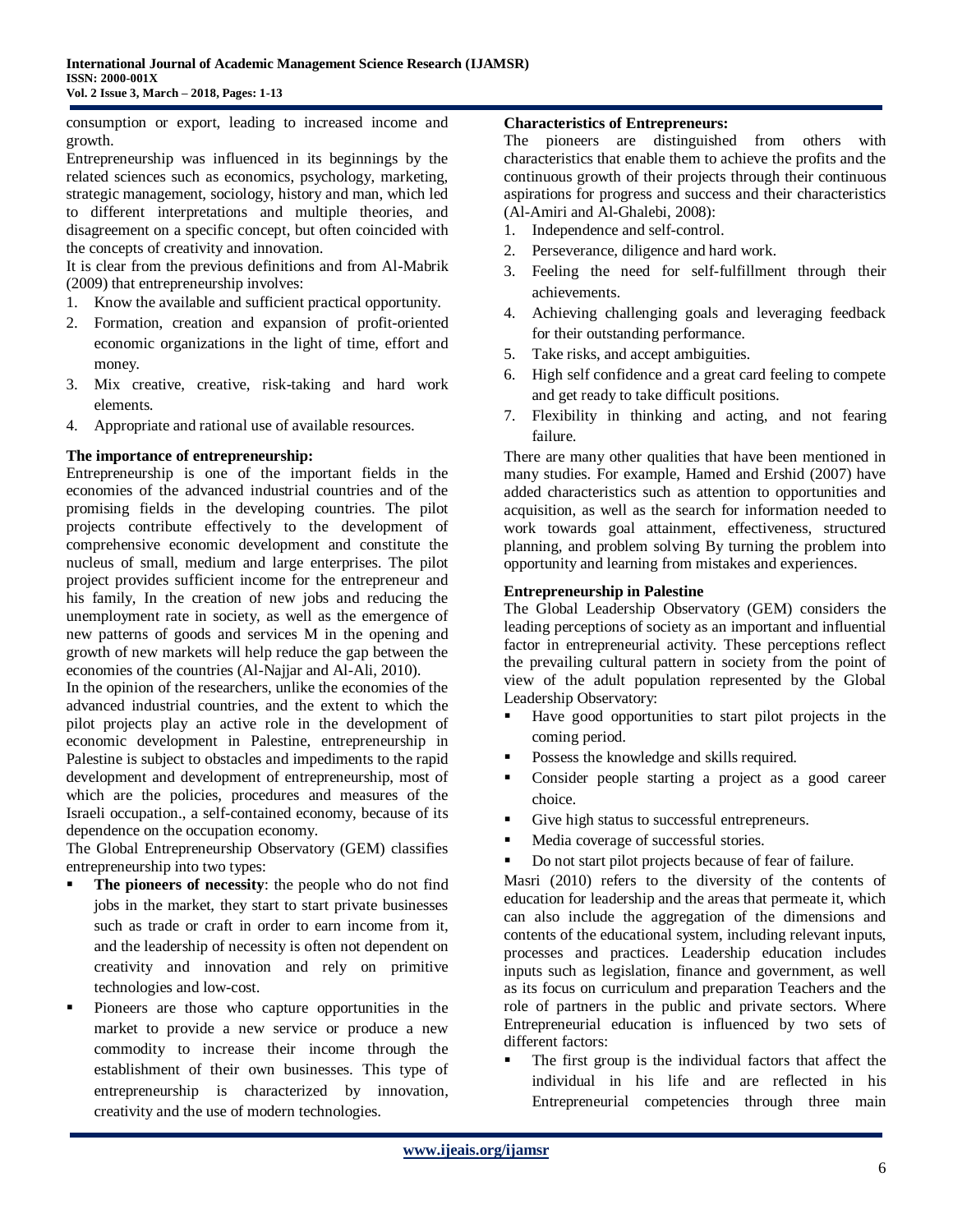elements, which can be enhanced by the educational system such as competencies, functional skills, skills and communication skills, as well as developmental and mental skills.

 The second group: External factors, which include the education system in addition to social, cultural, economic and political factors, also include community participation and the work environment.

## **Obstacles to entrepreneurship facing young Palestinians**

Young people in most countries, especially developing countries, face many obstacles to realizing their dreams of getting a job or setting up their own business. In Palestine, young people face multiple obstacles due to the long-term occupation conditions and policies of the marginalization of the Palestinian economy (Hattawi et al., 2014):

- 1. The political factors: The continued and faltering peace negotiations and the continued existence of the occupation behind many of the problems facing the Palestinian society in general and youth in particular, the occupation targeted young people and limited their movement and practiced many repressive measures against them, affecting the investment climate and economic, Provide incentives and support to entrepreneurs and small and medium enterprises.
- 2. Socio-cultural factors: Social and cultural factors influence leadership among Palestinian youth. Society's view of leadership is an important factor in encouraging it, but the most important one is fear of failure as a barrier to young people. In Palestinian culture, failure is both academic and practical. Not acceptable.
- 3. Education and training programs: The education system in Palestinian schools and universities lacks the education and encouragement of entrepreneurship. Entrepreneurship requires an educational environment that equips young people with the necessary skills and motivation to undertake Entrepreneurial work. The educational system is one of the most important challenges for the decision-makers.
- 4. Lack of experience and knowledge: One of the difficulties facing young entrepreneurs is their lack of practical experience and knowledge of the market, because the education they receive does not arm them with human skills. We find that there is a weakness in the social capital of young people and their emerging projects, which shows the problem of networking with other institutions and companies.
- 5. Funding: One of the most important problems facing young people in Palestine is the difficulty of finding a source of financing for projects because the process of financing through banks and lending institutions is very complex, and we find that the youth suffer more than other groups, and this may be from the point of view of funding institutions that the lending of youth more Risk compared to others.
- 6. Market barriers and competition: The Palestinian market is tight and depends heavily on competitive price imports, which necessarily reduces the opportunities of small and medium-sized companies.

# **5 FIELD STUDY**

# **First- Methodology of the study:**

This study is based on the analytical descriptive approach to describe and describe the phenomenon to be studied as it exists. In fact, researchers in this approach are considering the study of tools, phenomena and practices existing and available for study and measurement as they are, without the intervention of the researchers in their course, and researchers can interact with them and describe them and analyze them scientifically and objectively. The study relies on two basic types of data:

## **1. Initial Data:**

The study was carried out in the field by distributing questionnaires to study the vocabulary of the study and to collect and compile the necessary information in the subject of the study, and then unloading and analyzing it using the statistical program and using the appropriate statistical SPSS tests in order to arrive at indications of value and indicators that support the subject of the study.

# **2. Secondary data:**

Through the review of books and periodicals, special publications and scientific and professional journals related to the subject of the study, and any references contribute to enrich the study in a scientific way, and the researchers through the use of secondary sources in the study to identify the foundations and methods of scientific studies in writing studies, Recent developments have occurred in the field of study.

## **Second- Society and Study Sample:**

The study population consists of students at Al-Azhar University and Al-Quds Open University.

# **The Study Sample:**

- A. A survey sample was used by the researchers to verify the validity and stability of these tools. The sample size was 32 students.
- B. The study sample consisted of (120) students from the two universities mentioned equally. The response rate was (87.50%).

**Table 1**: shows the distribution of respondents according to university variables, gender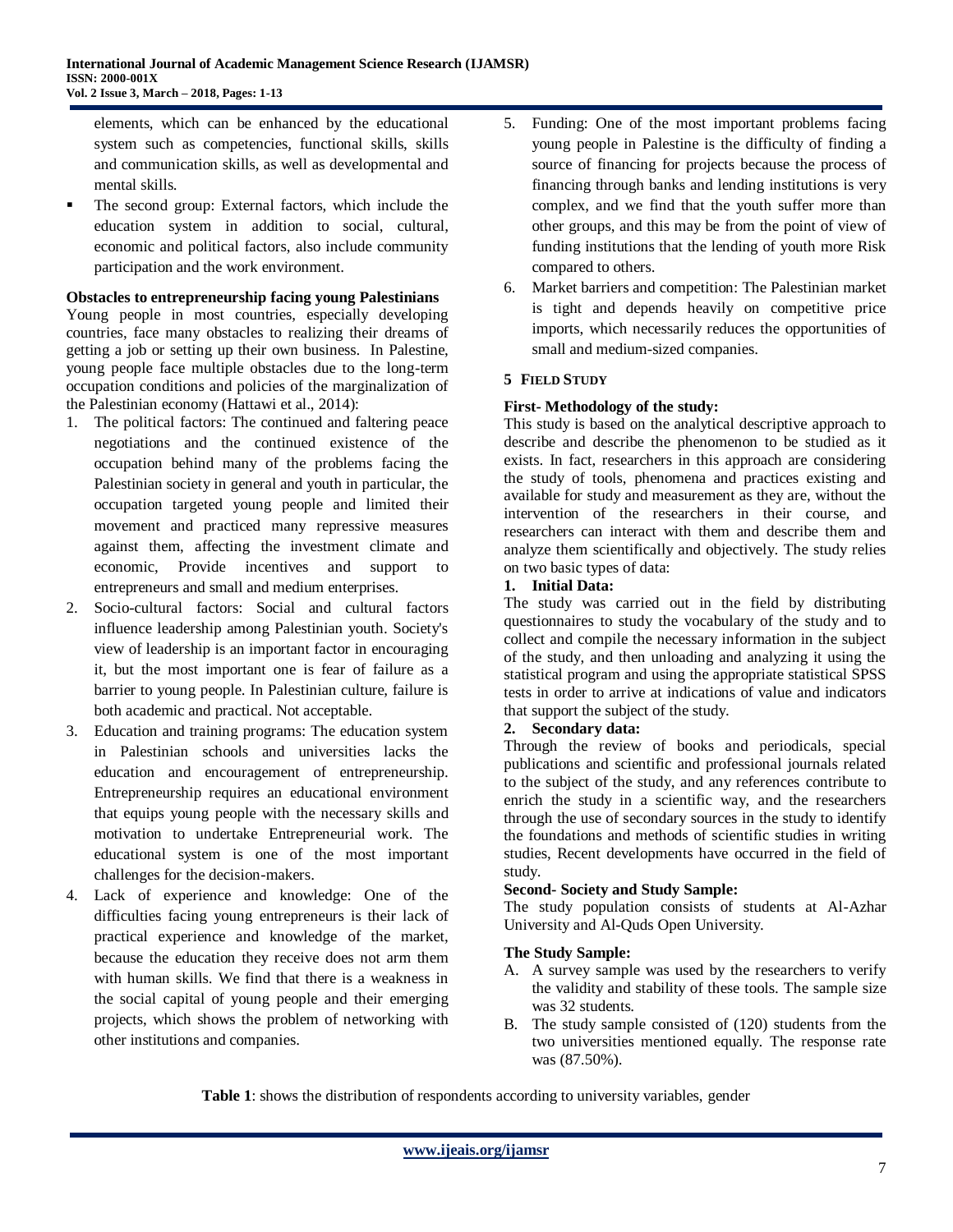| <b>University Name</b>  | <b>Gender</b> | <b>Total</b>  |    |
|-------------------------|---------------|---------------|----|
|                         | <b>Male</b>   | <b>Female</b> |    |
| Al-Azhar University     |               | 24            | 50 |
| Al-Quds Open University |               |               | 55 |
| <b>Total</b>            |               |               |    |

## **Third- Study Tool:**

Since the nature of the hypotheses and the variables involved are the ones that control the choice of the appropriate tool, accordingly, the researchers have prepared a measure for that study commensurate with its objectives and hypotheses, which is the measure of Entrepreneurial creativity among university students.

The process of designing and preparing the study scale has gone through several stages and steps:

- 1. To view the literature of Entrepreneurial creativity and previous studies related to the subject of the present study.
- 2. Collect and define scale paragraphs.
- 3. Formulation of the standard expressions according to the study sample.
- 4. Set the meter instructions.
- 5. How to correct the meter.
- 6. Conduct a study of stability and honesty of the scale.

#### **How to correct the meter:**

The five-dimensional Likert scale was used to measure respondents' responses to the questionnaire sections according to the following table:

| Table 2: the degrees of the five-dimensional Likert scale |
|-----------------------------------------------------------|
|-----------------------------------------------------------|

| <b>Respons</b><br>e | <b>Strongl</b><br><b>Disagre</b> | <b>Disagre</b> | <b>Neutra</b> | Agre<br>e | Strongl<br>y Agree |
|---------------------|----------------------------------|----------------|---------------|-----------|--------------------|
| Class               |                                  |                |               |           |                    |

Validate the measure: The researchers calculated the validity of the meter in the following ways:

## **1. Virtual honesty:**

The researchers verified the authenticity of the tool by presenting it to a select group of PhD holders in Business Administration (8). The apparent honesty indicates the general appearance of the test in terms of its relevance to the subjects, the relevance of the phrase to the field, and the clarity of the wording and instructions.

#### **2. Internal consistency:**

The researchers calculated the validity of the internal consistency of the scale by finding the correlation coefficients between each field and the total score of the scale. The researchers conducted a survey sample of 32 students by establishing the correlation coefficients for each paragraph in the field in which they belong.

| <b>Item</b>                                                            | <b>Honesty</b><br><b>Coefficient</b> | <b>Level of Significance</b> |
|------------------------------------------------------------------------|--------------------------------------|------------------------------|
| Pursue all new in your field of specialization.                        | 0.370                                | 0.05                         |
| It follows every new innovation in entrepreneurship.                   | 0.676                                | 0.01                         |
| The education system encourages leadership.                            | 0.586                                | 0.01                         |
| Participates in training courses that encourage<br>entrepreneurship.   | 0.454                                | 0.01                         |
| Information technology is available effectively.                       | 0.438                                | 0.05                         |
| Develop your skills and skills through the use of ICTs.                | 0.579                                | 0.01                         |
| A suitable environment for creativity is available.                    | 0.680                                | 0.01                         |
| Helps the local market to innovate.                                    | 0.611                                | 0.01                         |
| Multiple funding sources are available for pilot projects.             | 0.692                                | 0.01                         |
| Group financing is an effective means of financing your<br>project.    | 0.381                                | 0.05                         |
| Creative products are available to help you develop your<br>own ideas. | 0.436                                | 0.05                         |
| Participate in local competitions for creative ideas.                  | 0.675                                | 0.01                         |
| Benefit from e-business models.                                        | 0.435                                | 0.05                         |
| Share your knowledge with others.                                      | 0.406                                | 0.05                         |
| Failure is a catalyst for success.                                     | 0.571                                | 0.01                         |

Table 3: Honesty coefficients for each paragraph with the total degree of creative creativity

**Stability of the scale:** The concept of consistency means the ability of the test to stability of the test to simple ability of the test to simple ability of the test to give the same grades or values to the same individual or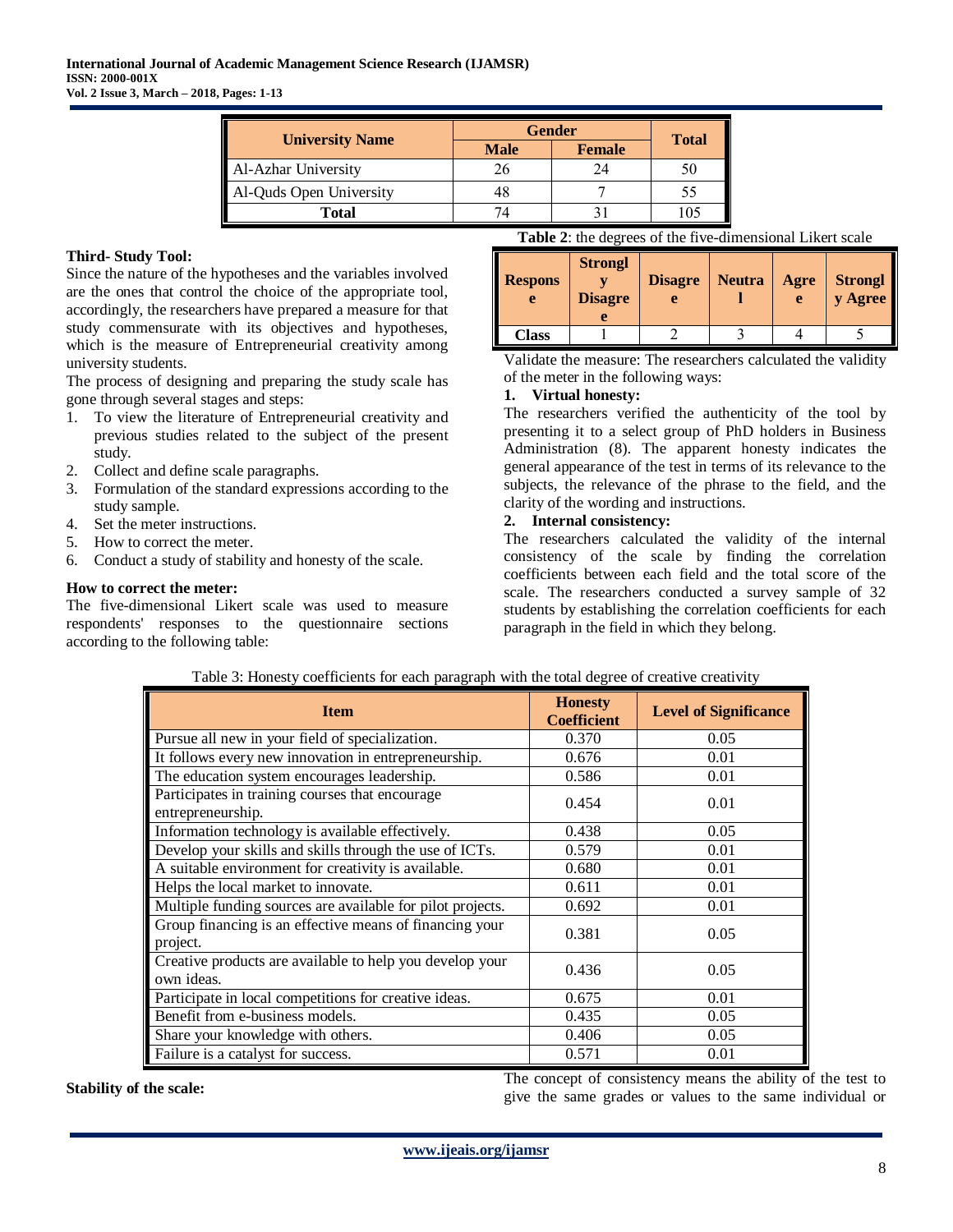individuals. If the measurement is repeated, and to ensure the stability of the scale, the researchers used the following methods:

1. **Method of fragmentation half**: by calculating the correlation coefficient between the individual questions

**Table 4**: coefficient of stability of the measure of innovation leading university students

| <b>The Field</b>                     | <b>Number</b><br><sub>of</sub><br>Paragrap<br>hs | <b>Correlation</b><br><b>Coefficient</b><br><b>Before</b><br><b>Adjustment</b> | <b>Correlation</b><br><b>Coefficient After</b><br><b>Adjustment</b> | Level of<br><b>Significance</b> |
|--------------------------------------|--------------------------------------------------|--------------------------------------------------------------------------------|---------------------------------------------------------------------|---------------------------------|
| <b>Creative</b><br><b>Creativity</b> | 15                                               | 0.673                                                                          | 0.805                                                               | Sig. at $0.01$                  |

From the previous table, it is clear that the stability coefficients using slpit-half method was high, indicating that the questionnaire has a high degree of stability.

2. **Alpha Kronbach's coefficient of persistence**: The researchers used the Kronbach alpha coefficient to calculate the stability coefficient for all gauge expressions where the general coefficient of correlation (0.805) is a high stability coefficient indicating the strength and validity of the scale. The researchers noted that the results of Pearson correlation coefficients are consistent with the results of alpha- , And then the researchers performed the coefficient of alpha-Cronbach stability between the terms of the scale separately and is shown in the following table:

and marital questions, and obtained the stability

coefficients shown in the following table.

**Table 5**: shows the coefficient of Alpha Kronbach stability of the reality of Entrepreneurial creativity

| <b>The Field</b>           | <b>Coefficient of alpha-cronbach</b><br>stability |
|----------------------------|---------------------------------------------------|
| <b>Creative Creativity</b> | 0.782                                             |

The above table shows that alpha-cronbach coefficients are all high and this indicates that the questionnaire has a high degree of stability that the researchers are sure to apply to the study sample.

# **Fourthly- Statistical Methods:**

The computer was used in the statistical processing, especially the statistical packages program (SPSS), where all the data obtained by the researchers and then the results were extracted through the scientific equations necessary for this and the most important used in this study:

1. Averages, frequencies, standard deviations and percentages.

- 2. Spearman Brown 's correlation coefficient for the equal half - division, and the Cronbach alpha factor to determine the stability of the resolution.
- 3. Pearson correlation coefficient to measure the relationship between variables.
- 4. Test T test for differences between averages.

## **Analysis of the study axes**

## **Answer the study questions:**

In order to answer the study questions and where the fivelycarte scale was used in the preparation of the study instrument, the study adopted the following table to judge the trend when using the pentagram.

| The Lever<br><b>Method</b> | <b>Very Low</b>     | Low                                                       | <b>Medium</b>                        | High                  | <b>Very High</b>    |
|----------------------------|---------------------|-----------------------------------------------------------|--------------------------------------|-----------------------|---------------------|
| <b>Arithmetic Mean</b>     | Less than $(1.80)$  | $(2.60)$ : $(3.39)$<br>(2.59) : (1.80)<br>(3.40) : (4.19) |                                      | Greater than $(4.20)$ |                     |
| <b>Relative weight%</b>    | Less than $\%36.00$ | From $36.00$ :<br>$\frac{9}{6}$ 51.90                     | From $52.00$ :<br>$\frac{9}{6}67.90$ | From: 68.00 %83.90    | Greater than %84.00 |

|  |  | Table 6: Scale of measurements used in this study |  |  |  |
|--|--|---------------------------------------------------|--|--|--|
|--|--|---------------------------------------------------|--|--|--|

This indicates that the averages of less than 1.80 indicate a very low degree in the elements of the field. The averages of (1.80: 2.59) indicate a low degree of availability of field elements, while averages ranging from (3.39: 2.60) indicate that there is a medium degree in the elements of the field, and the averages ranging from (4.19: 3.40) indicate that there is a large degree in the elements of the fieldm, more than

(4.20) on the scale used in the study shown in the previous table.

## **Results of the first question:**

The question is as follows: What is the level of Entrepreneurial creativity among university students under study?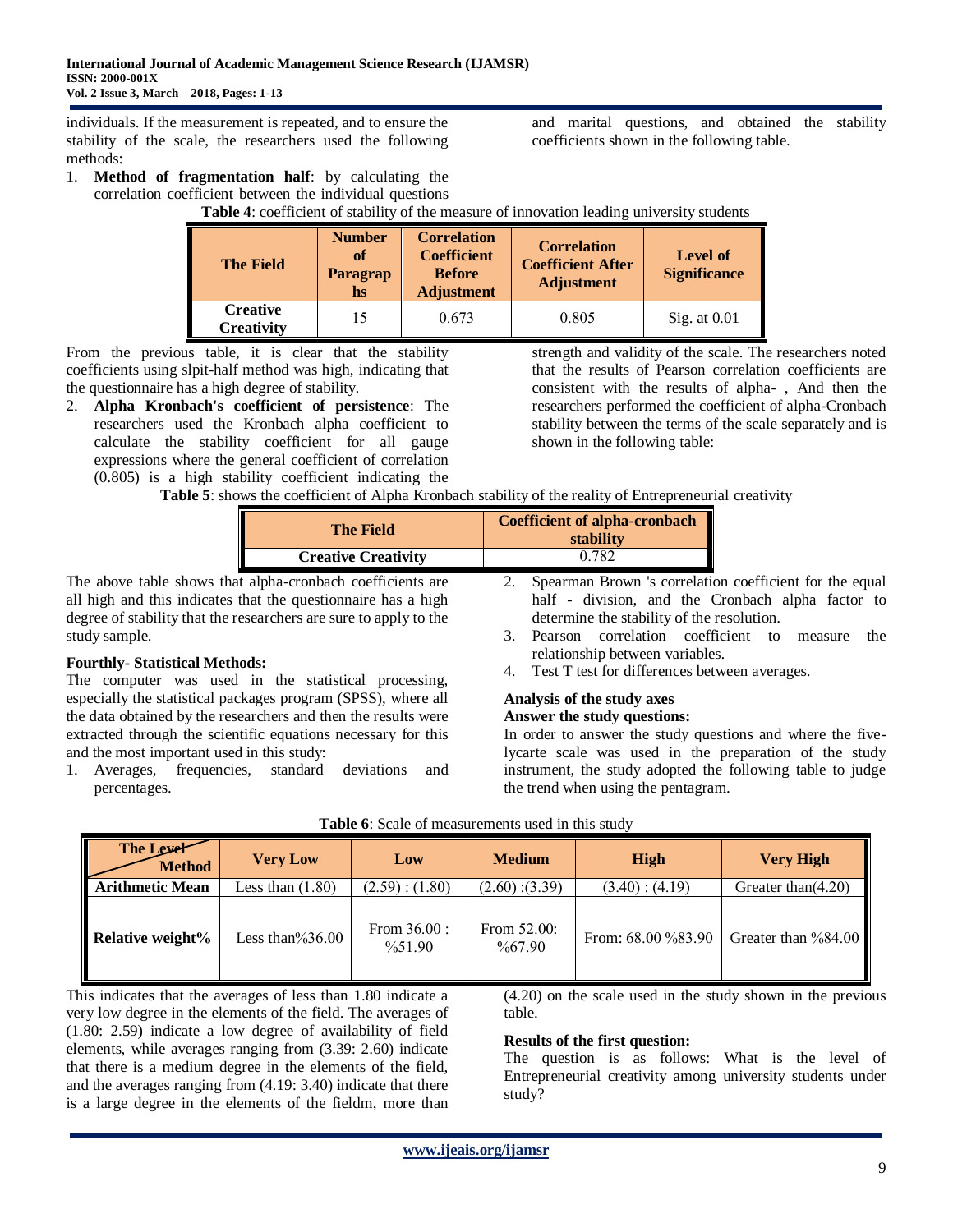To answer this question, the researchers resorted to repetitions, averages, standard deviation, percentages and order. The results were as shown in the following tables:

**Table 7**: Frequency, Mean, Standard Deviation, Percentages, Order, and Value of Responses of Sample Members in Pioneer **Creativity** 

| No.              | <b>Item</b>                                                             | <b>Arithmet</b><br>ic Mean | <b>Standar</b><br>d<br><b>Deviatio</b><br>n | T<br><b>Value</b> | <b>Relative</b><br>weight% | <b>Arrange</b><br>ment<br>Paragr<br>aph | <b>Morality</b><br>p-value |
|------------------|-------------------------------------------------------------------------|----------------------------|---------------------------------------------|-------------------|----------------------------|-----------------------------------------|----------------------------|
| 1.               | Pursue all new in your field of specialization.                         | 4.03                       | 0.925                                       | 11.399            | 80.60%                     | $\overline{2}$                          | 0.000                      |
| 2.               | It follows every new innovation in<br>entrepreneurship.                 | 3.14                       | 1.130                                       | 1.295             | 62.80%                     | 10                                      | 0.198                      |
| 3.               | The education system encourages leadership.                             | 3.50                       | 1.226                                       | 4.220             | 70.00%                     | 8                                       | 0.000                      |
| $\overline{4}$ . | Participates in training courses that encourage<br>entrepreneurship.    | 3.14                       | 1.189                                       | 1.161             | 62.80%                     | 11                                      | 0.249                      |
| 5.               | Information technology is available effectively.                        | 3.85                       | 1.079                                       | 8.034             | 77.00%                     | $\overline{5}$                          | 0.000                      |
| 6.               | Develop your skills and skills through the use of<br>ICT <sub>s</sub> . | 3.95                       | 1.013                                       | 9.632             | 79.00%                     | 3                                       | 0.000                      |
| 7.               | A suitable environment for creativity is available.                     | 3.08                       | 1.369                                       | 0.578             | 61.60%                     | 12                                      | 0.564                      |
| 8.               | Helps the local market to innovate.                                     | 2.75                       | 1.268                                       | $2.011 -$         | 55.00%                     | 14                                      | 0.047                      |
| 9.               | Multiple funding sources are available for pilot<br>projects.           | 2.71                       | 1.252                                       | $2.350-$          | 54.20%                     | 15                                      | 0.021                      |
| 10.              | Group financing is an effective means of financing<br>your project.     | 3.68                       | 1.164                                       | 5.951             | 73.60%                     | 6                                       | 0.000                      |
| 11.              | Creative products are available to help you develop<br>your own ideas.  | 3.15                       | 1.223                                       | 1.277             | 63.00%                     | 9                                       | 0.205                      |
| 12.              | Participate in local competitions for creative ideas.                   | 2.88                       | 1.246                                       | 1.018-            | 57.60%                     | 13                                      | 0.311                      |
| 13.              | Benefit from e-business models.                                         | 3.52                       | 1.110                                       | 4.793             | 70.40%                     | $\overline{7}$                          | 0.000                      |
| 14.              | Share your knowledge with others.                                       | 3.92                       | 1.062                                       | 8.910             | 78.40%                     | $\overline{\mathbf{4}}$                 | 0.000                      |
| 15.              | Failure is a catalyst for success.                                      | 4.04                       | 1.143                                       | 9.307             | 80.80%                     | $\mathbf{1}$                            | 0.000                      |
|                  | <b>Total</b>                                                            | 3.4257                     | 0.60735                                     | 7.182             | 68.51%                     |                                         | 0.000                      |

The value of "T" in the table at the degree of freedom  $(103)$  and at the level of significance  $(0.05) = 1.976$ 

The value of "T" in the table at the degree of freedom  $(103)$  and at the level of significance  $(0.01) = 2.609$ 

It is clear from Table (7) and through the test of the related samples that all the areas of the field of creative creativity were calculated values greater than the table values except paragraphs  $(2, 4, 7, 11, 12)$ . Thus,  $(15)$ , ranked first with a relative weight of (80.80%), which indicates the strong influence of this paragraph, followed by paragraph (1) in second place with a relative weight of (80.60%) while paragraph (9) (545.20%), while the total score of the field

has a relative weight of (68.51%) which is a high degree, ie there is irrigation creativity DVD among university students.

## **Results of the second question:**

The question is: Are there statistically significant differences in the opinion of the sample members on the level of student creativity that is attributable to the university variable? To identify and answer this question, the researchers used Ttest as shown in the following table:

| <b>Standards</b>       | <b>The University</b>   |    | <b>Average</b> | <b>Standard</b><br><b>Deviation</b> | <b>Value</b> | Sig.  |
|------------------------|-------------------------|----|----------------|-------------------------------------|--------------|-------|
| Creative<br>Creativity | Al-Quds Open University | 55 | 3.3564         | 0.55588                             |              |       |
|                        | Al-Azhar University     | 50 | 3.5019         | 0.65655                             | 1.219        | 0.226 |

The value of "T" in the table at the degree of freedom (103) and at the level of significance  $(0.05) = 1.96$ The value of "T" in the table at the degree of freedom (103) and at the level of significance  $(0.01) = 2.34$ 

It is clear from the previous table that there are no statistically significant differences due to the university variable in the leading creativity, where the value of the significance level is greater than 0.05 and the value of the calculated "T" is less than the "T" value of the table.

## **Results of the third question:**

The question is: Are there statistically significant differences in the opinion of the sample members on the level of leadership creativity of students due to gender?

To identify and answer this question, the researchers used Ttest as shown in the following table: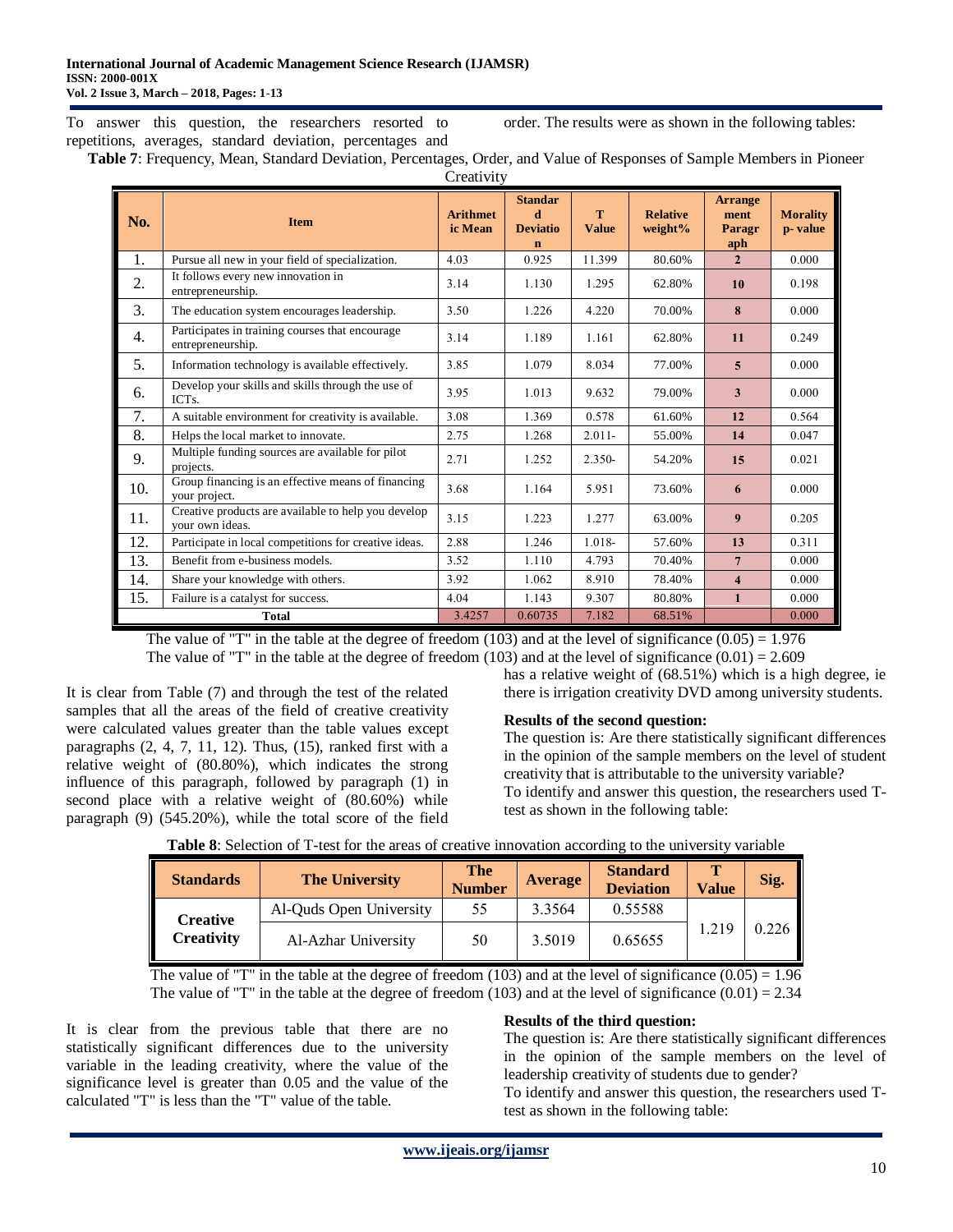| <b>Table 9.</b> Selection of T-test for the areas of creative inhovation according to the genuer variable |               |                   |         |                                     |              |       |
|-----------------------------------------------------------------------------------------------------------|---------------|-------------------|---------|-------------------------------------|--------------|-------|
| <b>The Scale</b>                                                                                          | <b>Gender</b> | <b>The Number</b> | Average | <b>Standard</b><br><b>Deviation</b> | <b>Value</b> | Sig.  |
| <b>Creative Creativity</b>                                                                                | Male          | 74                | 3.3796  | 0.58485                             | 1.149-       | 0.256 |
|                                                                                                           | <b>Female</b> |                   | 3.5356  | 0.65474                             |              |       |

**Table 9**: Selection of T-test for the areas of creative innovation according to the gender variable

The value of "T" in the table at the degree of freedom (103) and at the level of significance  $(0.05) = 1.96$ The value of "T" in the table at the degree of freedom (103) and at the level of significance  $(0.01) = 2.34$ 

It is clear from the previous table that there are no statistically significant differences in the leading creativity due to the gender variable between males and females. The value of the significance level is greater than 0.05 and the value of the calculated "T" is less than the tabular value.

## **6 CONCLUSIONS**

- 1. The results of the study showed that there is Entrepreneurial creativity among university students.
- 2. The results of the study confirmed that there were no statistically significant differences due to the university variable in the leading creativity, since the value of the significance level is greater than 0.05 and the value of the calculated "T" is less than the "T" value of the table.
- 3. The results of the study showed no statistically significant differences in the Entrepreneurial creativity among Palestinian university students due to the gender variable between males and females. The value of the significance level is greater than 0.05 and the value of T is less than the tabular value.

# **7 RECOMMENDATIONS**

- 1. Conducting workshops and activities to generate new creative ideas that support and develop students' abilities and ideas.
- 2. Activate the role of universities by guiding students from the students and contributing to the promotion of products and services of pilot projects and work to link them with large projects to ensure continuity.
- 3. Raising awareness of entrepreneurship and its mission through continuous marketing and advertising.
- 4. The need to introduce some of the educational courses within the teaching plans where these courses are specialized in presenting a full topic on entrepreneurship and its inception, in addition to a course that presents experiences of entrepreneurs in the developed countries and Arab countries and reviews their success stories, and a course that links the relationship between Small businesses and entrepreneurship, which will benefit students.

# **References**

[1] Abu Amuna, Y. M., Al Shobaki, M. J., & Abu Naser, S. S. (2017). Crowdfunding as One of the Recent Trends in Financing Emerging and Small Projects in the Arab

World. International Journal of Business Engineering and Management Systems, 1(1).

- [2] Abu Naser, S. S., & Al Shobaki, M. J. (2016). The Impact of Management Requirements and Operations of Computerized Management Information Systems to Improve Performance (Practical Study on the employees of the company of Gaza Electricity Distribution). Paper presented at the First Scientific Conference for Community Development.
- [3] Abu Naser, S. S., & Al Shobaki, M. J. (2017). Organizational Excellence and the Extent of Its Clarity in the Palestinian Universities from the Perspective of Academic Staff. International Journal of Information Technology and Electrical Engineering, 6(2), 47-59.
- [4] Abu Naser, S. S., Al Shobaki, M. J., Abu Amuna, Y. M., & Al Hila, A. A. (2017). Trends of Palestinian Higher Educational Institutions in Gaza Strip as Learning Organizations. International Journal of Digital Publication Technology, 1(1), 1-42.
- [5] Abu Naser, S. S., El Talla, S. A., Abu Amuna, Y. M., & Al Shobaki, M. J. (2017). Technical Education and its Role in Promoting Entrepreneurship in the Gaza Strip. Paper presented at the Second Scientific Conference on Sustainability and enhancing the creative environment of the technical sector Palestine Technical College - Deir Al Balah 6-7 December 2017.
- [6] Abu Naser, S. S., El Talla, S. A., Abu Amuna, Y., & Al Shobaki, M. (2017). Social Networks and Their Role in Achieving the Effectiveness of Electronic Marketing of Technical Colleges. Paper presented at the Second Scientific Conference on Sustainability and enhancing the creative environment of the technical sector Palestine Technical College - Deir Al Balah 6-7 December 2017.
- [7] Abu-Naser, S. S., Al Shobaki, M. J., Abu Amuna, Y. M., & El Talla, S. A. (2018). The Reality of the Effectiveness of Electronic Marketing in Technical Colleges in Palestine. International Journal of Academic Information Systems Research (IJAISR), 2(2), 19-36.
- [8] Abu-Naser, S. S., Al Shobaki, M. J., Amuna, Y. M. A., & El Talla, S. A. (2018). The Reality of Using Social Networks in Technical Colleges in Palestine. International Journal of Engineering and Information Systems (IJEAIS), 2(1), 142-158.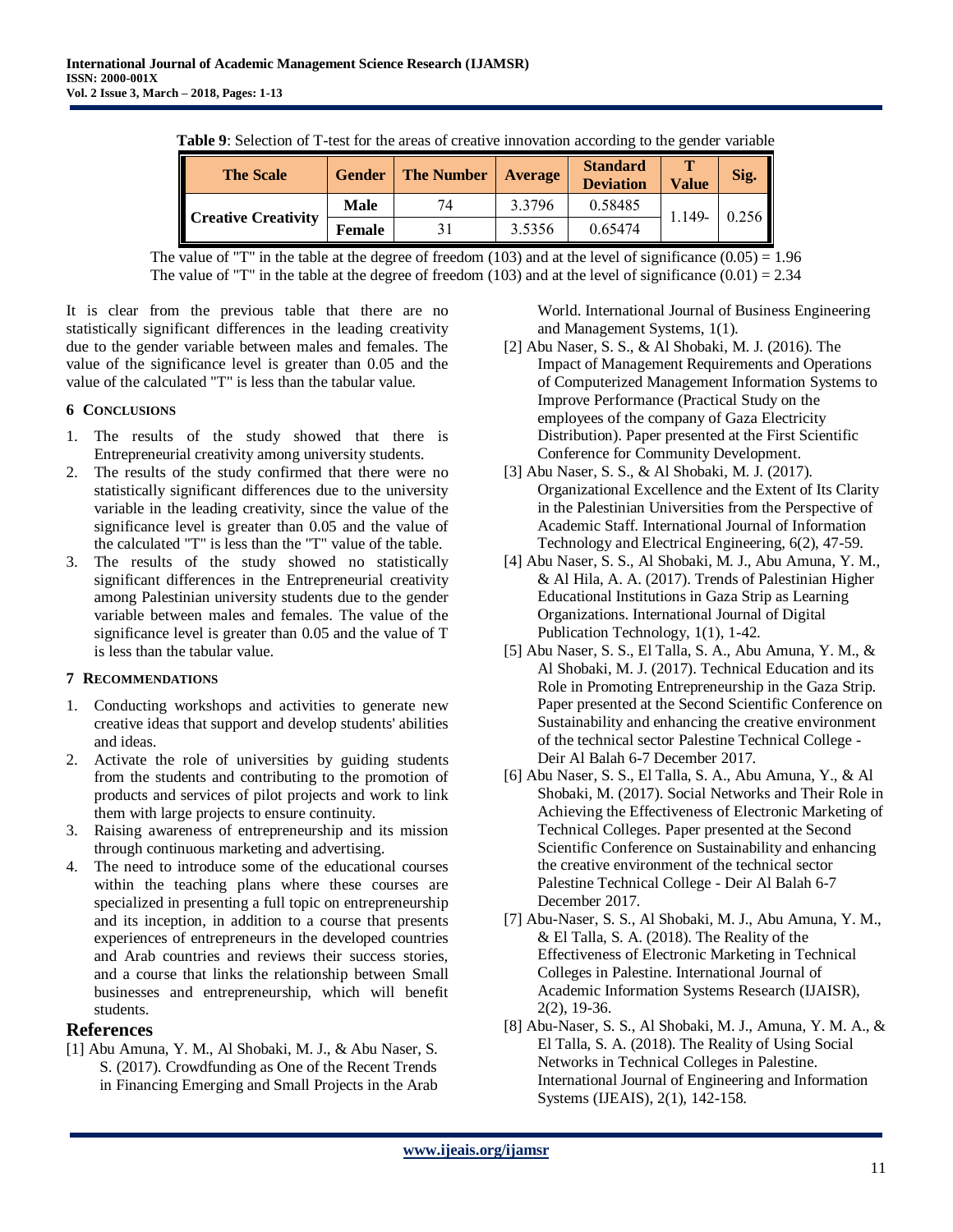- [9] Al hila, A. A., Al Shobaki, M. J., Abu Amuna, Y. M., & Abu Naser, S. S. (2017). Organizational Excellence in Palestinian Universities of Gaza Strip. International Journal of Information Technology and Electrical Engineering, 6(4), 20-30.
- [10] Al Hila, A., Al Shobaki, M., Naser, S. A., & Amuna, Y. A. (2017). The Reality of the Effectiveness of Time Management from the Perspective of the Employees of the Beauty Clinic of Dentistry. International Journal of Engineering and Information Systems (IJEAIS), 1(6), 137-156.
- [11] Al- Mabrik, Wafaa Bint Nasser (2009). "Small Enterprise Establishment and Management, University House, Qassim, Saudi Arabia.
- [12] Al Shobaki, M. J., & Abu Naser, S. S. (2016). The Dimensions Of Organizational Excellence In The Palestinian Higher Education Institutions From The Perspective Of The Students. GLOBAL JOURNAL OF MULTIDISCIPLINARY STUDIES, 5(11), 66-100.
- [13] Al Shobaki, M. J., & Abu Naser, S. S. (2016). The reality of modern methods applied in process of performance assessments of employees in the municipalities in Gaza Strip. International Journal of Advanced Scientific Research, 1(7), 14-23.
- [14] Al Shobaki, M. J., & Abu Naser, S. S. (2017). The Role of the Practice of Excellence Strategies in Education to Achieve Sustainable Competitive Advantage to Institutions of Higher Education-Faculty of Engineering and Information Technology at Al-Azhar University in Gaza a Model. International Journal of Digital Publication Technology, 1(2), 135-157.
- [15] Al Shobaki, M. J., Abu Naser, S. S., Amuna, Y. M. A., & Al Hila, A. A. (2017). Learning Organizations and Their Role in Achieving Organizational Excellence in the Palestinian Universities. International Journal of Digital Publication Technology, 1(2), 40-85.
- [16] Al Shobaki, M. J., Abu-Naser, S. S., Amuna, Y. M. A., & El Talla, S. A. (2018). The Availability of Smart Organization Dimensions in Technical Colleges in Palestine. International Journal of Engineering and Information Systems (IJEAIS), 2(1), 49-64.
- [17] Al Shobaki, M. J., Abu-Naser, S. S., Amuna, Y. M. A., & El Talla, S. A. (2018). The Extent to Which Technical Colleges Are Committed To Applying Lean Management. International Journal of Engineering and Information Systems (IJEAIS), 2(1), 23-42.
- [18] Al Shobaki, M. J., Abu-Naser, S. S., Amuna, Y. M. A., & El Talla, S. A. (2018). The Level of Promotion of Entrepreneurship in Technical Colleges in Palestine. International Journal of Engineering and Information Systems (IJEAIS), 2(1), 168-189.
- [19] Al-Amiri, Saleh and Al-Ghalebi, Taher (2008). Management and Business, Dar Wael Publishing, Amman, Jordan.
- [20] Al-Ani, Mezher Shaaban et al (2010). Small Projects Management: Pioneer Technology Perspective, Dar Safa Publishing & Distribution, Amman, Jordan.
- [21] AlFerjany, A. A. M., Salama, A. A., Amuna, Y. M. A., Al Shobaki, M. J., & Abu-Naser, S. S. (2018). The Relationship between Correcting Deviations in Measuring Performance and Achieving the Objectives of Control-The Islamic University as a Model. International Journal of Engineering and Information Systems (IJEAIS), 2(1), 74-89.
- [22] Al-Najjar, Fayez Jumaa Saleh and Al-Ali, Abdul Sattar Mohammed (2010). "Entrepreneurship and Small Business Management", 2nd edition, Dar Al-Hamed Publishing and Distrib, Amman, Jordan.
- [23] Al-Nimroti, Khalil and Siam, Ahmed (2012). "Unemployment of Graduates and the Role of Small Enterprises in their Treatment", a working paper presented to the Youth and Development Conference in Palestine, Islamic University of Gaza, April 2012.
- [24] Al-Sourani, Ghazi (2005). "Any Development of Palestine - Reality and Prospects", Gaza Strip, Palestine.
- [25] Barhoum, Basma Fathi Awad (2015). "The Role of Business Incubators and Technology in Solving the Problem of Unemployment for Entrepreneurs in the Gaza Strip", Case Study: Incubator Projects of the Islamic University of Gaza (Mubadron-Spark), MA (unpublished), Islamic University, Gaza, Palestine.
- [26] Burch .j.g (1998). Entrepreneurship. New York: John Wiley & sons Inc.
- [27] Dolling M .J (1995) Entrepreneurship: Strategies and Resources Irwin Illinois Press McConnell, Campbell R., Economics, McGraw-Hill Inc,11th ed, 199
- [28] El Talla, S. A., Abu Naser, S. S., Abu Amuna, Y. M., & Al Shobaki, M. J. (2017). The Creative Environment and Its Relationship to the Lean Management of Technical Colleges Operating in Gaza Strip. Paper presented at the Second Scientific Conference on Sustainability and enhancing the creative environment of the technical sector Palestine Technical College - Deir Al Balah 6-7 December 2017.
- [29] El Talla, S. A., Abu Naser, S. S., Abu Amuna, Y. M., & Al Shobaki, M. J. (2017). Technical Colleges as Smart Organizations and their Relationship to Sustainability. Paper presented at the Second Scientific Conference on Sustainability and enhancing the creative environment of the technical sector Palestine Technical College - Deir Al Balah 6-7 December 2017.
- [30] El Talla, S. A., Abu Naser, S. S., Al Shobaki, M. J., & Abu Amuna, Y. (2017). The Reality of Technical Education in Palestine. International Journal of Engineering and Information Systems (IJEAIS), 1(10), 102-117.
- [31] El Talla, S. A., Abu-Naser, S. S., Al Shobaki, M. J., & Amuna, Y. M. A. (2018). The Application of the Principles of the Creative Environment in the Technical